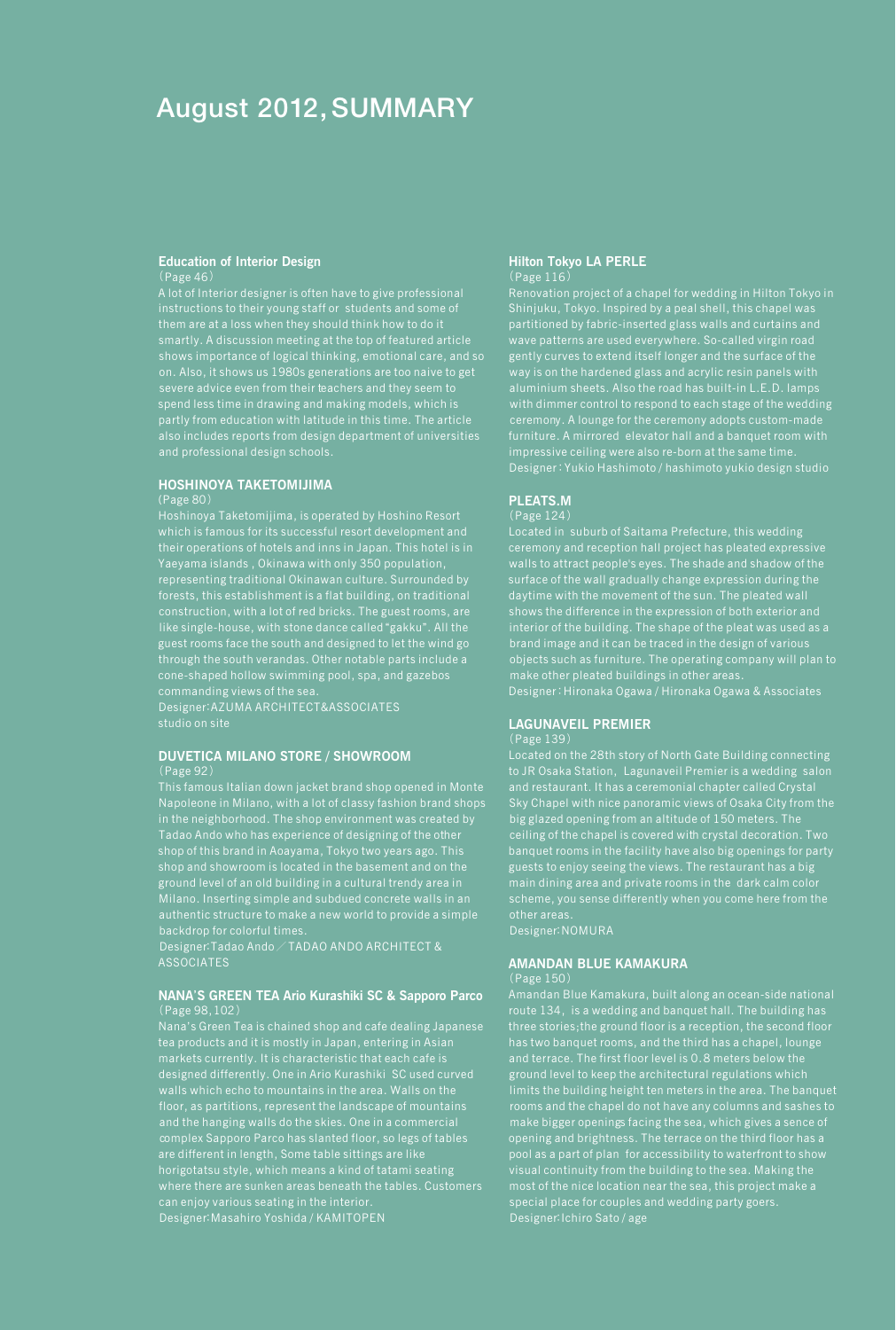| 198 New Definition of Design デザインの新定義12<br>取材·文◎土田貴宏<br>スタジオジュジュ |     | 202 工場へ行こ<br>取材 · 文◎:<br>ステンド           |
|------------------------------------------------------------------|-----|-----------------------------------------|
| 199 社会を変えるデザインキーワード 16<br>取材·文◎高橋正明<br>インクルーシブデザイン               |     | 205 インテリアラ<br>就職読本8<br>取材·文◎i<br>How mu |
| 200 仕上げの美学8<br>取材·文◎加藤純 写真◎白鳥美雄<br>漆喰仕上げ<br>原田左官工業所 原田宗亮         | 206 | CALENDA<br>208 TOPICS &                 |

# **ADVERTISING**

194 スーパー クラフト ツリー 乃村工藝社 橋本夕紀夫デザインスタジオ

# FOCUS

- 31 NEW YORK◎春日淑子 デザイン・ホテルのギフトショップ革命
- 33 HOTEL ◎ 筱田 <del>季</del>子 ビール醸造所跡に誕生したモダンなスパホテル
- 35 DESIGN◎難波工乙 コンテナ型空間の向こうに見えるデザインの今
- 34、36、39 N E W S
	- $\lceil \rho \tau \rangle$ ウド・シティ $\lceil \rho \tau \rangle$ ・サラセーノ展 $\neq 0$  Interior Lifestyle Tokyo $\neq 0$ JCD デザインアワード2012

## **SERIAL**

# Column & news

- 22 広告Index
- 187 広告企画 フロアマテリアル
- 221 広告企画 光る演出のための最新素材 2012
- 226 PRODUCT INFORMATION
	- Product File "ドアノブ&レバーハンドル"/ Topics / Shop & showroom
- 102 ナナズグリーンティー 札幌パルコ店 KA M I T O P E N 一級建築士事務所
- 107 [ 記事 ]オーナー、ブランディング、 インテリアデザイナーが三位一体になった店づくり 七葉代表・朽網一人さんに聞く 取材・文◎阿部博子(ライター)

- 110 ヴェルミヨンバーグ 橋本夕紀夫デザインスタジオ
- 116 ヒルトン東京 ラ・パール 橋本夕紀夫デザインスタジオ
- 120 リビエラ青山 セイル スイート 橋本夕紀夫デザインスタジオ
- 124 プリーツ ドット エム 小川博央建築都市設計事務所
- 130 鶴見ノ森 迎賓館 野井成正デザイン事務所 プランニングワーク
- 134 シャルマンシーナ トーキョー Yo
- 139 ラグナヴェール プレミア 乃村工藝社
- 144 イリス ウォーターテラス あやめ池 森井良幸+カフェ
- 150 アマンダンブルー 鎌倉 エイジ

### FEATURE ARTICLE **業種特集/ウェディングサロン&チャペル**

- 154 横 浜モノリス ラダックデザインアソシエイツ
- 158 八芳園 ウエディングバンケット ニュイ/エタニティ ベルリーナ
- 162 慶祥楼 ザ オリエンタル キャメロット 神谷デザイン事務所
- 166 ザ トリートドレッシング 名古屋店 a m p d
- 170 ブルーレマン名古屋 THE WHOLEDESIGN
- 174 ラヴィーナマリエール アウロラ マツヤアートワークス一級建築士事務所
- 177 フォーチュンガーデン京都 ファムス ノム建築設計室
- 183 グランダルシュ ウエディングヒルズ デザインオフィスケンタロウ クオリア

25132 塩野哲也 ステンドグラス デザイン事務所に入りたいアナタにおくる 編集部 ich?若手デザイナーの給与 **R & INFORMATION** FROM EDITORS

- 80 星のや 竹富島 東 環境・建築研究所 オンサイト計画設計事務所
- 92 デュベティカ ミラノ ストア/ ショールーム 安藤忠雄建築研究所
- 98 ナナズグリーンティー ァリォ食敷 SC店 K A M I T O P E N 一級建築士事務所

# NEW SHOP & ENVIRONMENT **新作**

### 48 座談会

デザイナーとして必要なことを、スタッフにどう伝えればよいのか 塩見一郎 (スピン・オフ)×河合優吉 (デザインスピリッツ)×大野力 (シナト) 取材・文◎阿部博子(ライター)

53、68 インタビュー

内田繁 + 藤原敬介 + 山本達雄/青木淳 + 永山祐子/近藤康夫/ 野井成正/往蔵稲史仁/間宮吉彦/松浦竜太郎/山中悠嗣 取材・文◎神吉弘邦、藤田康朗



## SPECIAL FEATURE **特別企画/インテリアデザイン教育論**

58 インテリアデザイン教育現場レポート 豊橋技術科学大学 (深津泰彦+松鳥史朗) / 京都精華大学(福本祐樹)/工学院大学(飯島直樹+沢瀬学)/ 多摩美術大学 ( 米谷ひろし + 橋木潤 ) / 東京工芸大学( 杉本哲 + 橋本夕紀夫 ) 取材・文◎神吉弘邦、藤田康朗